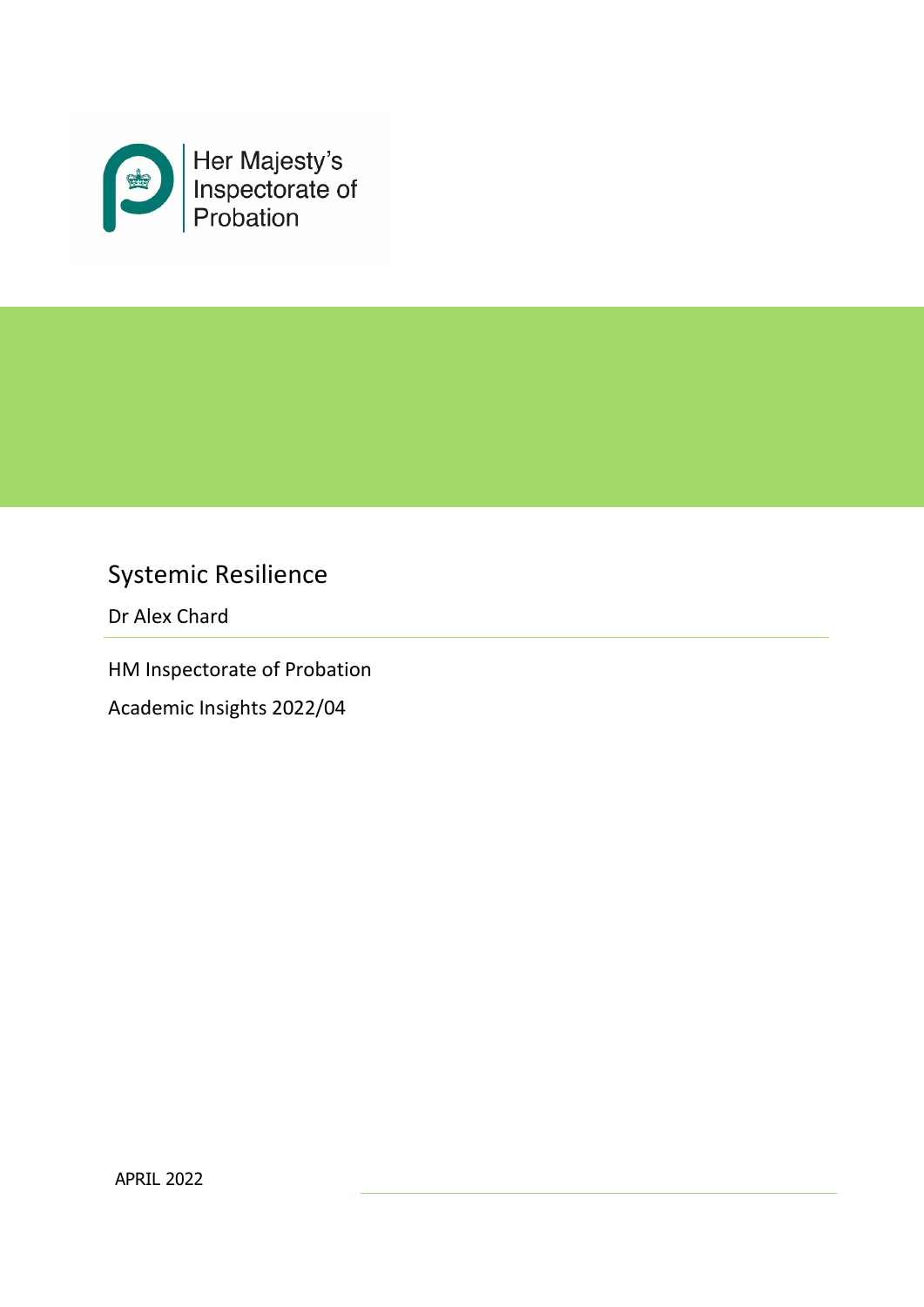# **Contents**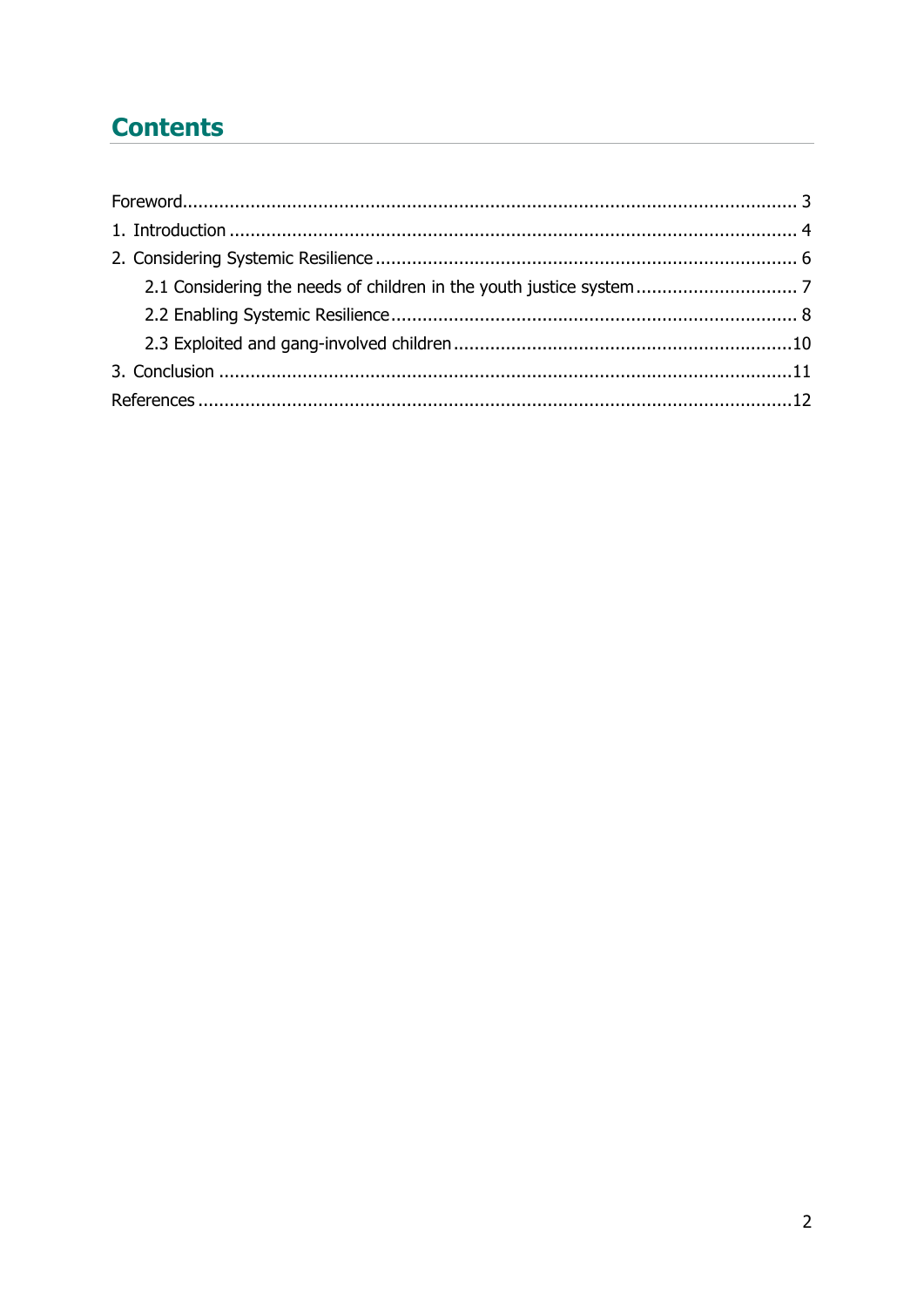### <span id="page-2-0"></span>**Foreword**

HM Inspectorate of Probation is committed to reviewing, developing and promoting the evidence base for high-quality probation and youth offending services. Academic Insights are aimed at all those with an interest in the evidence base. We commission leading academics to present their views on specific topics, assisting with informed debate and aiding understanding of what helps and what hinders probation and youth offending services.

This report was kindly produced by Dr Alex Chard, summarising the concept of Systemic Resilience which brings together systemic thinking and resilience theory. Moving beyond an individualised view that locates resilience as a requirement of the child, it recognises the importance of strengthening the protective factors around the child including within their family, their community, and in the services that are available. Seeing resilience as systemic facilitates a clear link between practice with individual children and strategic responses/ frameworks to prevent crime/offending and address structural factors such as poverty and social exclusion. Implications for youth justice include: (i) developing services that place a meaningful empathetic relationship with the child and their family at the heart of service provision; (ii) understanding that risk is multi-dimensional and needs to be understood within the overall context of a child's life; (iii) promoting positive relationships for the child in their families, schools and communities; and (iv) enabling engagement with community resources. Through multi-agency working and through the development of highly resilient, skilled and well-resourced multi-disciplinary teams, youth offending services are well placed to deliver such an approach.

**Dr Robin Moore** Head of Research

#### **Author profile**

**Dr Alex Chard** is an independent academic and author. His published work includes criminal and childcare law and the effectiveness of public policy on children's services. He has also authored case reviews, national guidance on working with young people, and practice improvement guidance for children's services. His most recent publication is Punishing Abuse, a detailed study of children in the West Midlands Criminal Justice System. In the early years of his career he established some of the first community-based projects designed as direct alternatives to custodial sentences. He also has over 30 years consultancy experience in criminal justice and other public services.

**The views expressed in this publication do not necessarily reflect the policy position of HM Inspectorate of Probation.**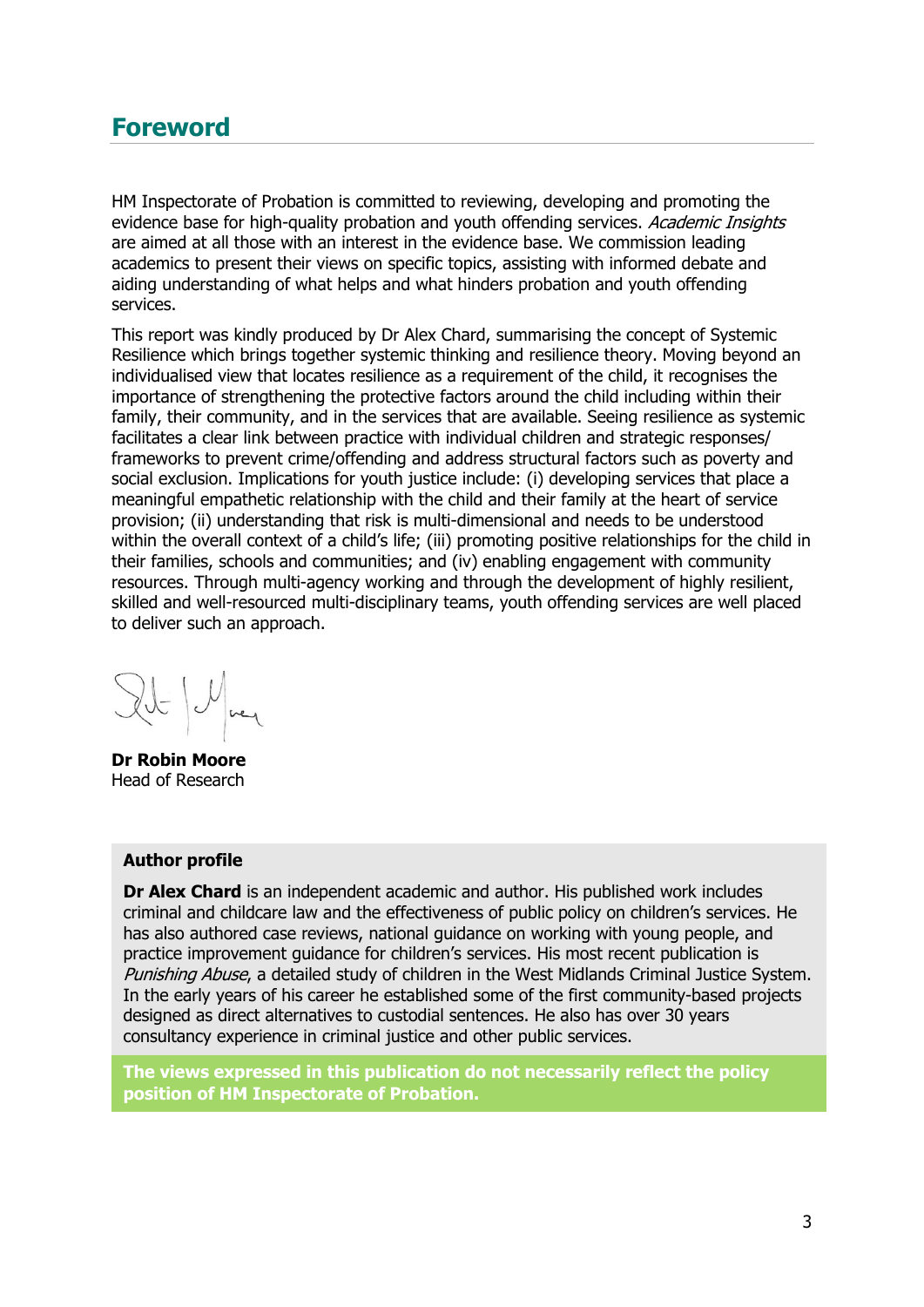## <span id="page-3-0"></span>**1. Introduction**

Punishing Abuse (Chard, 2021) was a research report written for the West Midlands Combined Authority and the Police and Crime Commissioner regarding eighty children known to West Midlands Youth Offending Teams (YOTs). The research project applied ALTAR<sup>™</sup>, a research framework based on an understanding that:

| • Abuse and                                                                                                                                                                                              |
|----------------------------------------------------------------------------------------------------------------------------------------------------------------------------------------------------------|
| • Loss in childhood frequently                                                                                                                                                                           |
| • Traumatises children and                                                                                                                                                                               |
| • affects their patterns of Attachment both to parents and<br>others.                                                                                                                                    |
| • Systemic Resilience provides a framework to mitigate the<br>impact of abuse and loss for individuals and provides a<br>basis for action at a system-wide level to improve<br>outcomes for every child. |

The research within the West Midlands involved YOT practitioners accessing multi-agency records, including education, health, social care, and YOT records. This approach generated an extensive dataset providing both qualitative and quantitive evidence of very high levels of adversity for the majority of the children studied. While this group was likely to be weighted towards more complex cases (as it reflected the interests of practitioners and included those known or suspected to be gang involved), it included children from eleven authorities and from urban and rural areas. The adversities included significant levels of abuse and loss, as well as structural issues related to poverty, social exclusion, and educational exclusion.

The ALTAR<sup>™</sup> framework is predicated on an understanding that risk of harm and risk of offending, and in particular serious offending, has to be understood within the overall context of a child's life. Risk is not just based upon individual risk factors but is also located within the family history and the experience of the child. An evidence review from Northern Ireland related to trauma-informed systems of care (Bunting et al., 2019) comments as follows: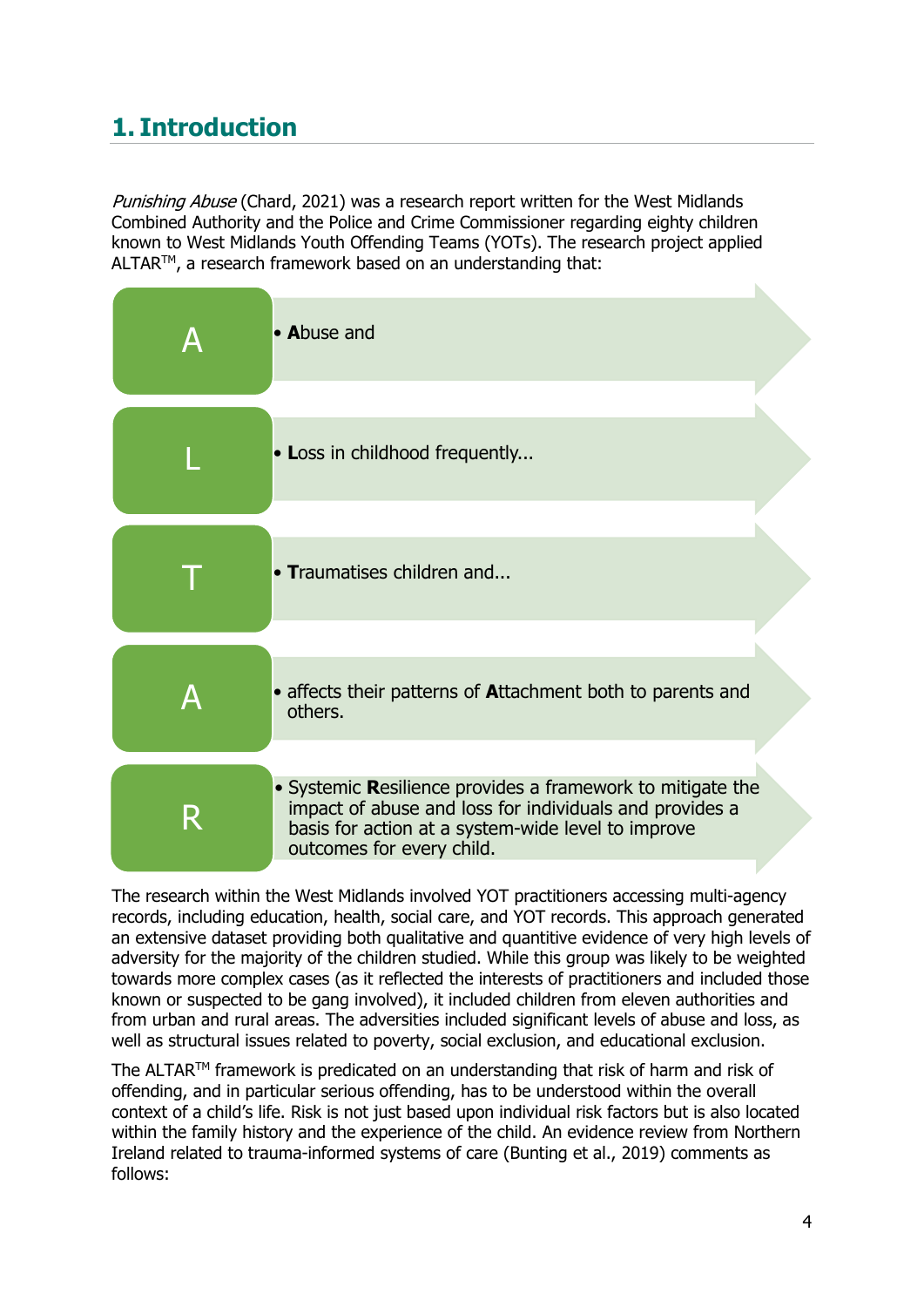'There is a robust and growing body of research, which indicates that severe or chronic adversity in childhood has a significant, negative impact on a child's development, health, and life chances across their life course. Integrating awareness of childhood adversity into the public health agenda and cross-system service delivery (education, health, social care, justice) is therefore essential to prevent, recognise and mitigate the impact of trauma on children. This body of research also points to the importance of understanding parental/caregiver histories, who may also be impacted by early adversity.'

Punishing Abuse included a detailed review of a wide range of academic literature from a range of disciplines. In summary, the academic evidence showed that children's offending behaviours may be attributable to changes in their neurological systems and cognitive processes caused by toxic stress; this led to the title of the report *Punishing Abuse*. Children who have suffered abuse and loss are more likely to engage in higher levels of risky behaviour, and early abuse and loss can impact on a child's ability to form positive relationships (Brown and Ward, 2013). One of the likely underlying reasons for the troubled behaviours of children in the justice system is the impact on their patterns of attachment, and Punishing Abuse presented evidence of disorganised attachment for nearly half (44%) of the group.

The concept of Systemic Resilience was developed from the recognition that improving outcomes for children who have been harmed is not principally about developing the resilience of the child, but that creating resilience for a child is intrinsically linked to broader resilience within the child's family and community which is also affected by resilience in broader local and national systems. Adopting Systemic Resilience as an approach also addresses the following requirement in article 39 of the UN Convention on the Rights of the Child (UNICEF 2022):

'Children who have experienced neglect, abuse, exploitation, torture or who are victims of war must receive special support to help them recover their health, dignity, self-respect and social life.'

For children in the youth justice system, it is always important to recognise that the risks that need to be managed are multi-dimensional. They include the risk of the child reoffending and of harming others but also include the risk that the child may come to harm. Harm may be caused to the child either as a consequence of their own behaviours or because of harm by others either within their family or more widely. Applying Systemic Resilience enables all of these dimensions to be addressed.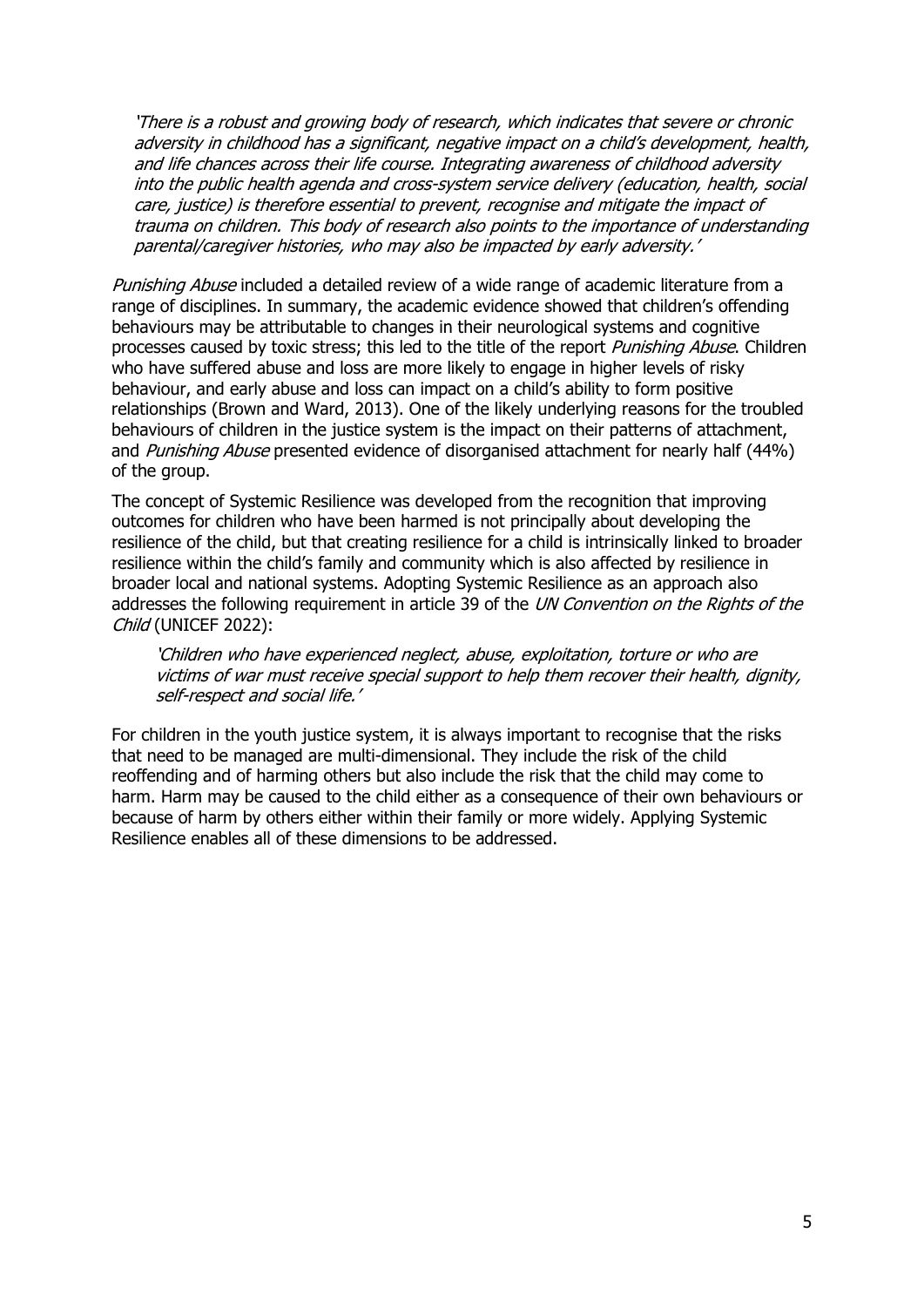## <span id="page-5-0"></span>**2. Considering Systemic Resilience**

The term resilience is applied across many disciplines and consequently there are different understandings of the term. A broadly accepted term is 'the capacity of a dynamic system to adapt successfully to disturbances that threaten systemic function, viability or development' (Masten, 2014a). Ann Masten comments in her book Ordinary Magic: Resilience in Development (2014b) that:

'There is growing recognition that resilience in children is interconnected with the resilience of families, communities, governments, economies, and ecologies.'

Michael Ungur (2021) argues that bringing together systemic thinking and resilience theory allows new ways of understanding both human and non-human systems:

'In the area of trauma research, for example, we now understand the need to stop asking individuals who have been traumatised "what is wrong with you?" And instead ask, What happened to you that is causing you to behave in the way that you do? This second question shifts attention away from a single system's (i.e. the individual) responsibility for recovery, adaption or transformation and focuses instead on the environmental triggers that influence patterns of change …'

Positive personal relationships with an adult other than a parent are very broadly recognised as being a core aspect of recovery from trauma and for developing resilience. Judith Jordan considers *relational resilience* and contends that in building resilience, we 'can no longer look only at factors within the individual that facilitate adjustment; we must examine the relational dynamics which encourage the capacity for connection' (Jordan, 1992). This systemic perspective considers resilience as an attribute that exists in the relationships that the child has with others.

In line with such thinking, Systemic Resilience is not about an individualised view that locates resilience as a quality and requirement of the child. Systemic Resilience requires seeing that development of resilience for the child is dependent on putting the child at the centre and strengthening the protective factors around the child including within their family, their community and in the services that are available to support the child (see also the earlier [Academic Insights paper 2020/07](https://www.justiceinspectorates.gov.uk/hmiprobation/wp-content/uploads/sites/5/2020/11/Academic-Insights-Contextual-Safeguarding-CF-Nov-20-for-design.pdf) on contextual safeguarding by Carlene Firmin). This includes, for all children, ensuring that they do not live in poverty and have access to fulfilling education and employment opportunities. They should have access to high-quality mental and physical health and social care services whenever these are required to address specific needs.

A key recognition within systemic thinking is that we need to respond to complexity with complexity. Like resilience, trauma is usually pathologised as an individual phenomena, but families, communites and societies can be traumatised. In a paper entitled Systemic Trauma, Goldsmith et al. (2014) make the following comments:

'Substantial theoretical, empirical, and clinical work examines trauma as it relates to individual victims and perpetrators. As trauma professionals, it is necessary to acknowledge facets of institutions, cultures, and communities that contribute to trauma and subsequent outcomes.'

'A systemic trauma perspective offers the possibility of expanding trauma prevention and treatment efforts. It is in line with multidisciplinary, ecological approaches to public health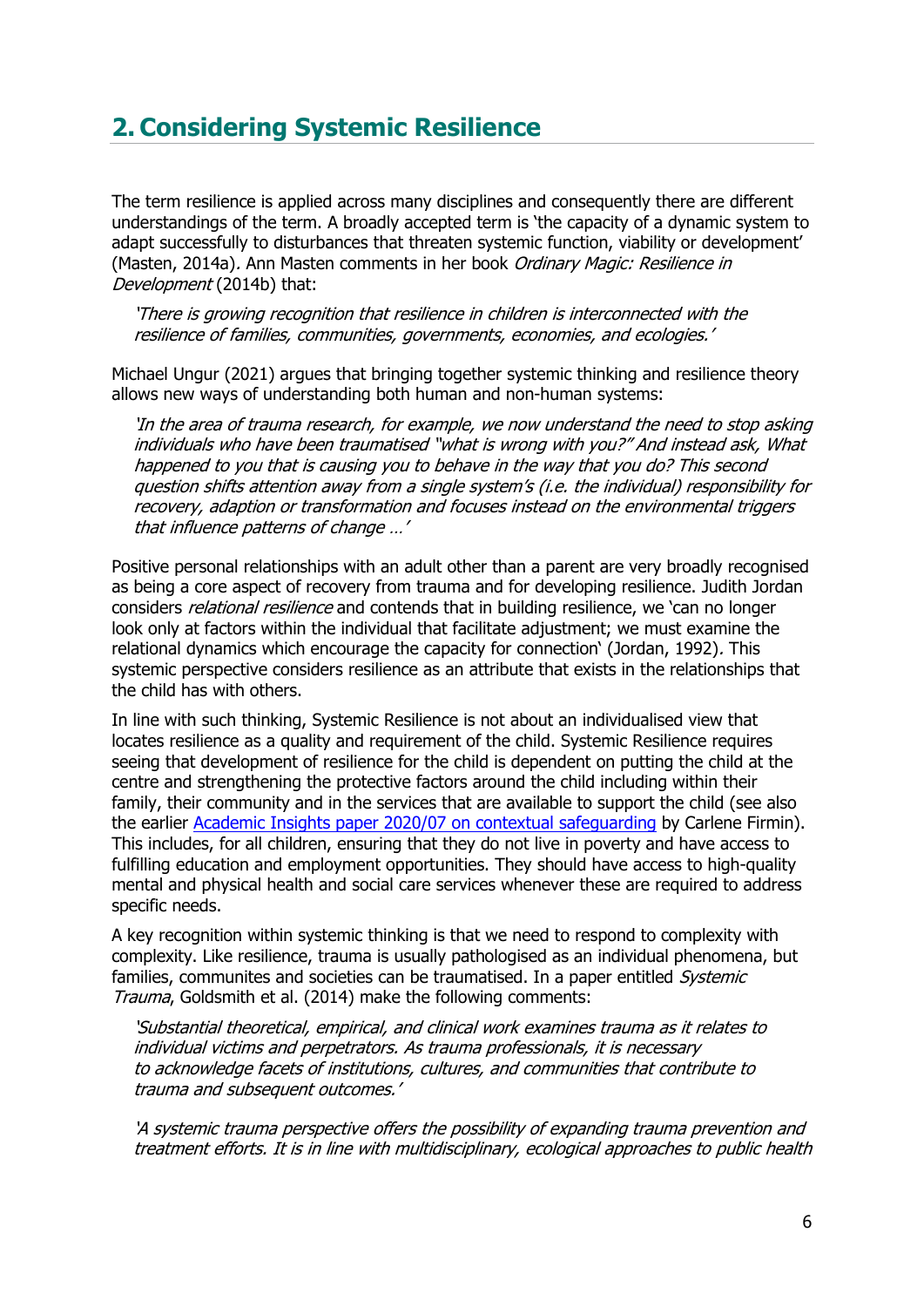rather than narrow scholarly lenses … A systemic trauma framework involves noticing how our own institutions and practices contribute to trauma and its outcomes.'

Understanding trauma systemically then allows us to see how we need to respond to the systemic factors of trauma including in our own practice and institutions. Seeing resilience as a systemic response also enables a clear link to be created between practice with individual children and both strategic responses and frameworks to prevent crime and offending and to address structural factors such as poverty and social exclusion that create adversity and vulnerability to involvement in crime.

#### <span id="page-6-0"></span>**2.1 Considering the needs of children in the youth justice system**

"I have consistently called for the recognition that childhood trauma can leave a lasting harmful effect on children, which in some cases can render them vulnerable to falling into the criminal justice system. This comprehensive and harrowing report is a powerful reinforcement of the need to support all children who have suffered, to give them the very best chance of a happy life; lives free of trauma, free of crime and experiences that help children achieve their talents and potential."

Anne Longfield, Children's Commissioner for England (Foreword to Punishing Abuse)

Commissioning of the *Punishing Abuse* research was motivated by a recognition that there is significant complexity in the lives of children in the justice system. It was also recognised that there was limited research that had considered this complexity. Furthermore, the development of services to better meet the needs of children required greater understanding of the lives of children in the justice system.

In brief, the *Punishing Abuse* findings were deeply troubling. Some of the key statistics were as follows:

- over three-quarters (79%) of the children were confirmed as experiencing family violence or abuse
- for more than two thirds of the children, fathers were not part of their daily lives; there were only six children (7.5% of 80) still living with both birth parents
- sixty-one (79% of 77) had attended two or more secondary schools
- eight in ten children (79%) had a diagnosed or suspected issue related to physical or mental health, neurodivergence or learning disability
- Child and Adolescent Mental Health Services (CAMHS) referrals (56%) suggest five times the national rate of mental health issues
- the vast majority of the children (90%) had received a social care intervention
- over half (57%) had a parent with known or suspected previous or current mental health issues
- more than two in five had parent(s) with criminality; one in five (22%) had a parent who had been to prison.

Whilst not an intentional aspect of the sampling criteria, the majority (59%) of the children were Black, Asian or other minority group. Psychologist Guilaine Kinouni (2021) considers how racism and trauma affects those who are Black:

'Those who have experienced more adversities in life tend to be more distressed when faced with racism and social injustice. … Racial trauma, which as a framework aims to make visible the harm of racism, must be considered beyond the individual. The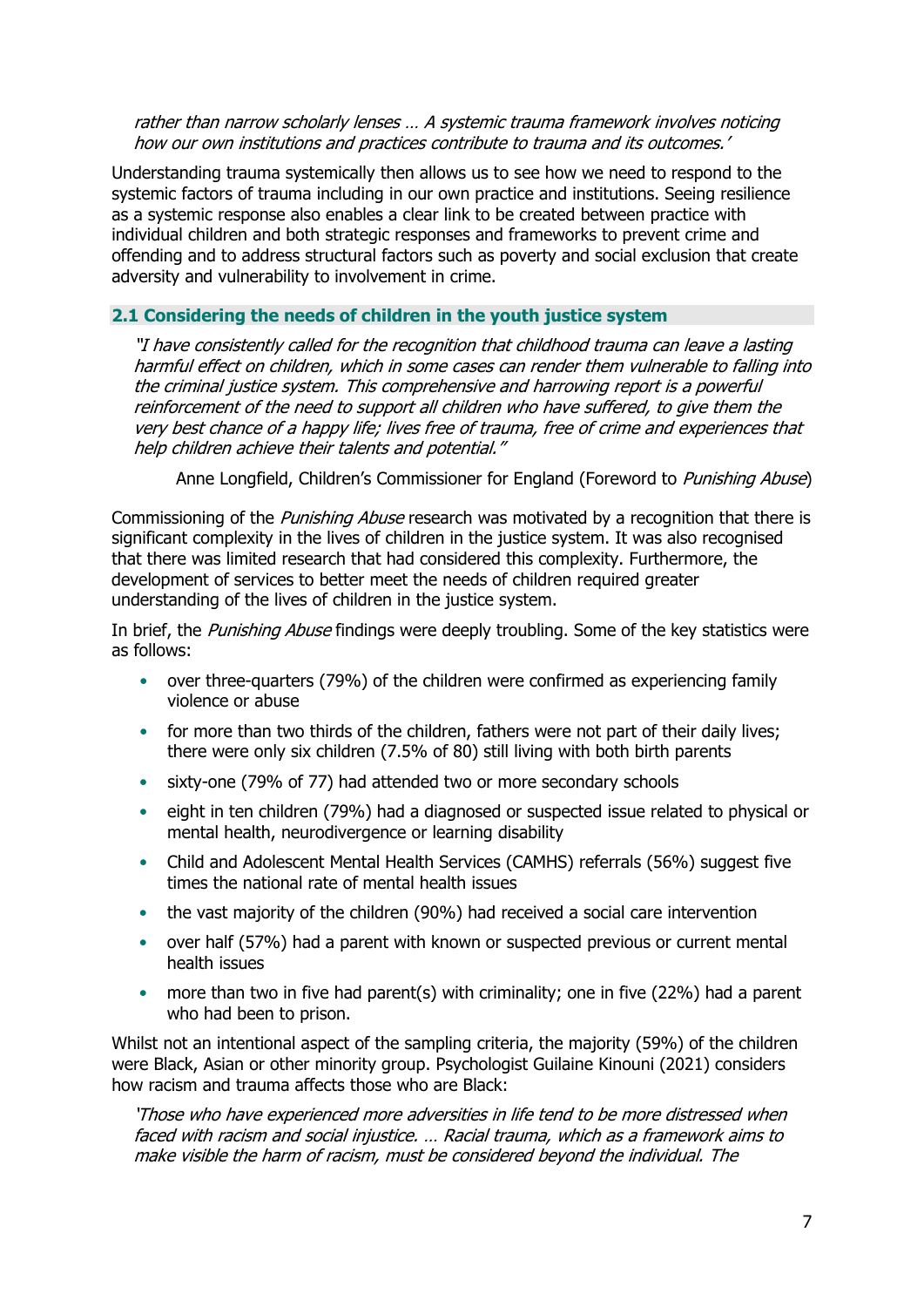intergenerational transmission of trauma that may take place via various mechanisms is likely to contribute to the excess of psychological distress in Black groups.'

This perspective is significant when we consider the disproportionality that exists throughout the justice system and the potential impact of racism on Black and other racialised children.

Some of the conclusions in *Punishing Abuse* highlighted the significant societal burden of high harm and high social and financial cost. The analysis revealed the underlying systemic issues escalating children into the justice system, including:

- that poverty had impacted powerfully and detrimentally on the majority of these children
- the vast majority had suffered abuse or family violence, some having suffered extreme abuse over apparently long periods of time
- potential discrimination and issues of inequality related to a range factors, including gender, ethnic origin, neurodiversity and migration
- the majority had known or suspected mental or physical health issues; their needs had not always been met
- for the majority of children, the issues they were facing were inter-generational located in the past experiences of their families and communities
- being known to a range of services from a young age, their collective profile across agencies showed systemic failure to meet their needs
- there was clear evidence of educational disenfranchisement and potential lifelong social exclusion
- the underlying causes of the behaviours of many of these children was likely to be child abuse, loss and other adversity and trauma.

Whilst initiatives such as trauma-informed practice and recognising the impact of Adverse Childhood Experiences (ACEs) in the youth justice system are very welcome developments, it was argued in *Punishing Abuse* that there was a need for a broader and more radical approach including fundamentally changed ways of working with children, families and communities, alongside system-wide prevention, diversion and decriminalisation of children (see also the earlier Academic Insights papers on [trauma-infomed practice](https://www.justiceinspectorates.gov.uk/hmiprobation/wp-content/uploads/sites/5/2020/07/Academic-Insights-McCartan.pdf) by McCartan and on [serious youth violence and ACEs](https://www.justiceinspectorates.gov.uk/hmiprobation/wp-content/uploads/sites/5/2021/11/Academic-Insights-Gray-et-al.pdf) by Gray et al.).

It was against the overwhelming evidence of abuse, loss, adversity and probable trauma that Punishing Abuse argued for the need for applying Systemic Resilience both to develop work with individual children and to address the underlying systemic and societal issues that escalate vulnerable children into the youth justice system.

#### <span id="page-7-0"></span>**2.2 Enabling Systemic Resilience**

Ann Masten (2014b) identified the following as widely reported factors associated with resilience:

- effective care giving and parenting quality
- close relationships with other capable adults
- close friends and romantic partners
- intelligence and problem solving skills
- self control, emotion regulation, planfulness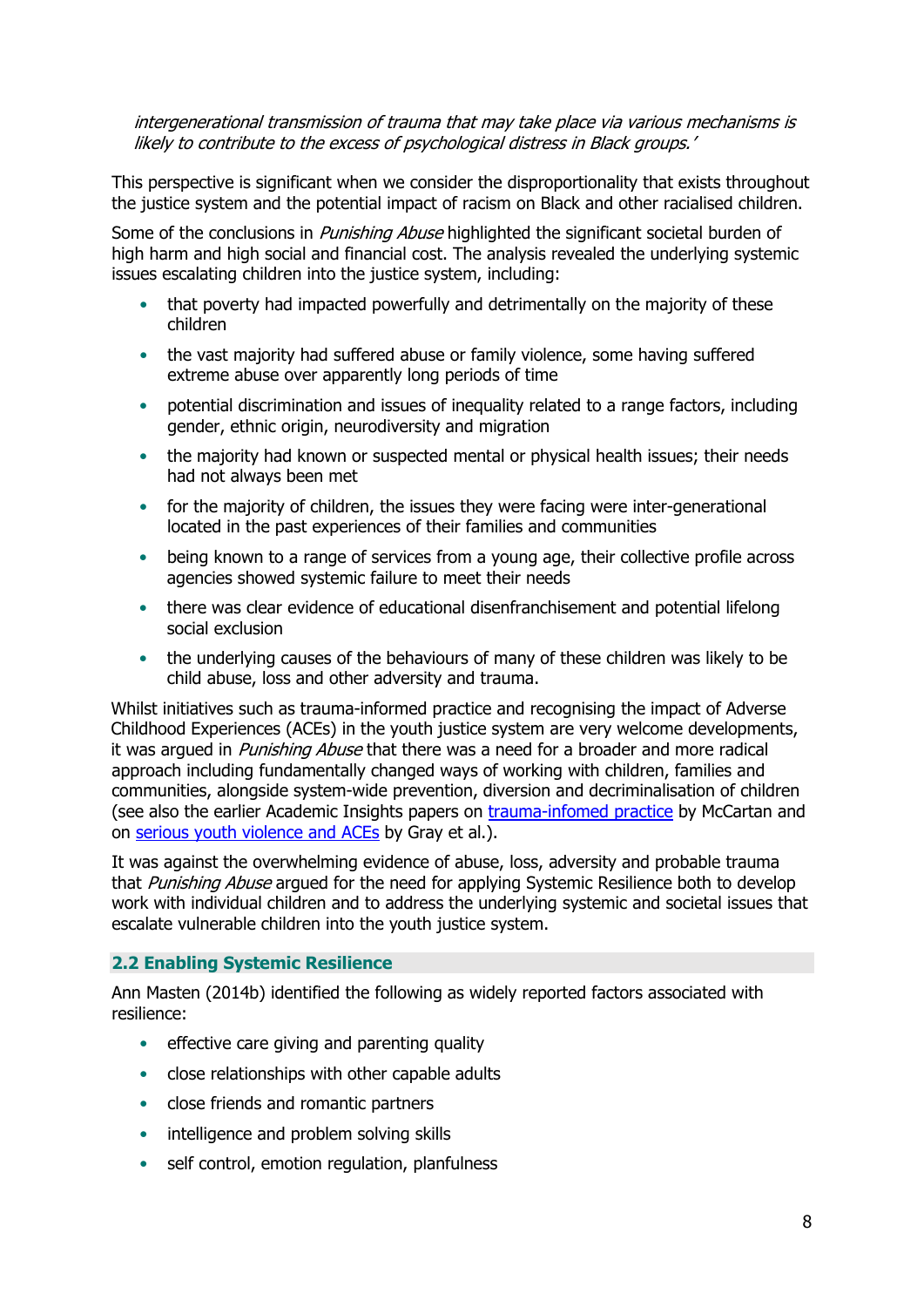- motivation to succeed
- self efficacy and self belief
- faith, hope, belief life has meaning
- effective schools
- effective neighbourhoods and collective efficacy.

For many children in the justice system, key elements of the above have either never been present in their lives or have been lost or taken away. Developing Systemic Resilience is about putting the child at the centre and either creating, strengthening or maintaining all elements of the above in ways that build hope and aspiration for the child. At a strategic and policy level, adopting the building of systemic resilience has implications that span a range of services including:

| Pre-natal, anti-natal and early<br>years services | • to help foster effective caregiving and help parents<br>develop children's attachment                                                     |
|---------------------------------------------------|---------------------------------------------------------------------------------------------------------------------------------------------|
|                                                   |                                                                                                                                             |
| <b>Education services</b>                         | • to develop schools and other provision that<br>effectively engages and supports children who have<br>suffered abuse and loss              |
|                                                   |                                                                                                                                             |
| Health and education<br>programmes                | • to help abused and traumatised children develop<br>their learning and thinking systems, emotional<br>regulation and motivation to succeed |
|                                                   |                                                                                                                                             |
| <b>Community resources</b>                        | • to help children to develop spiritual and cultural<br>beliefs promoting a sense of self and a sense of<br>community                       |
|                                                   |                                                                                                                                             |
| Neighbourhood resources                           | • to support vulnerable children through relationships<br>with capable adults                                                               |

The implications for youth justice of adopting a systemic resilience led approach include:

- developing services that place a meaningful relationship with the child and their family at the heart of service provision
- developing the capacity of parents (or carers) to effectively parent the child
- promoting positive relationships for the child in their families, schools and communities
- ensuring the child has access to effective, meaningful and engaging education
- developing the child's self control and emotional regulation
- promoting the child's self belief, self worth and sense of purpose and ambition
- enabling engagement with community resources that promote all of the above.

The very complex needs of this group of children and their families also strongly indicates that any effective response has to be delivered on an inter-agency basis including through a highly resilient, skilled and well-resourced multi-disciplinary team. YOTs are well placed to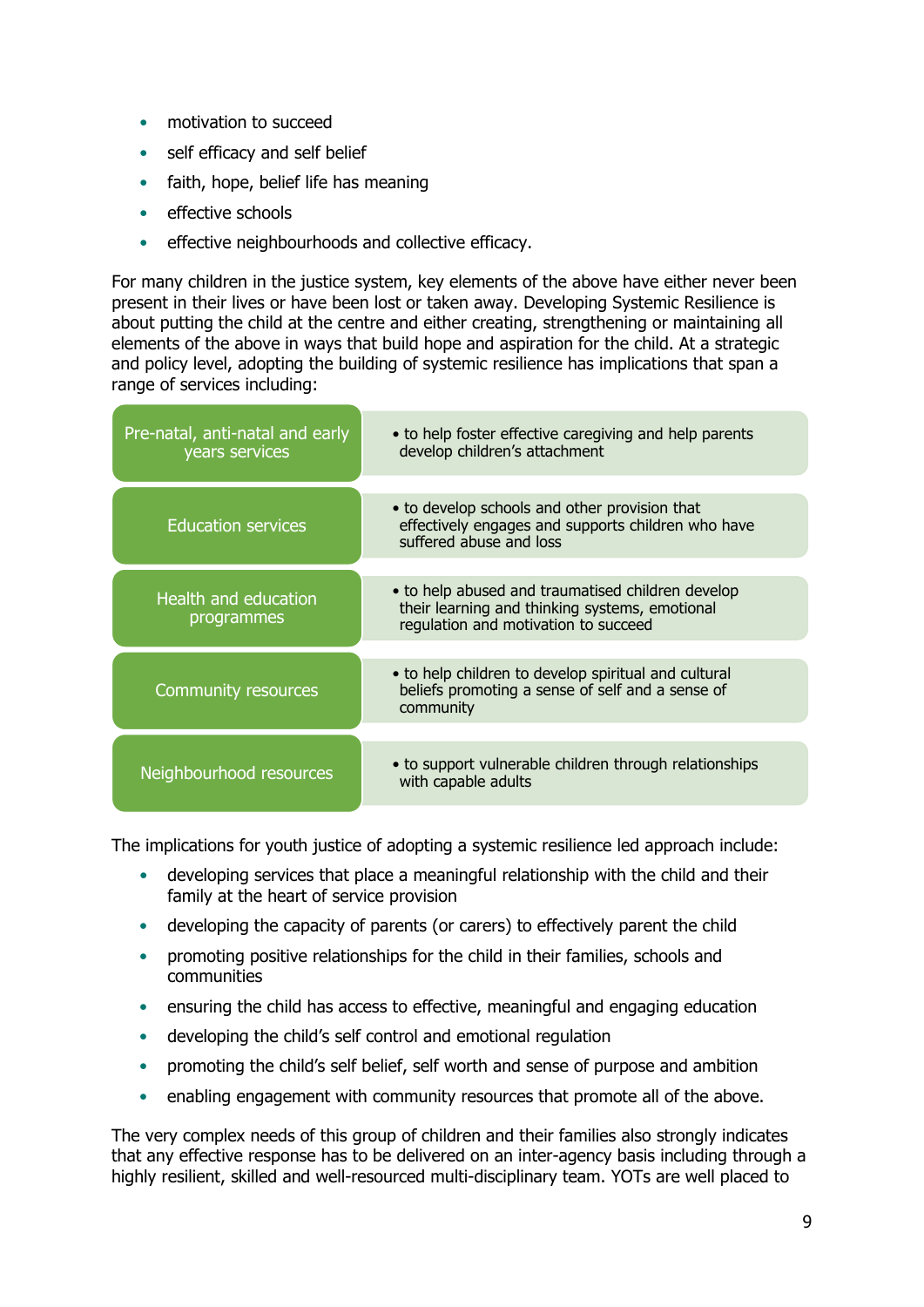develop and respond to this approach. In developing services for children, practitioners need to consider:

- the likely impact on children of abuse, loss and adversity, including on their mental and physical health, access to education and employment, their behaviour, relationships, and ability to engage with services
- the implications of the extent to which the issues for the majority of children are likely to be intergenerational in nature
- that improving outcomes for children is intrinsically linked with improving outcomes for their immediate family.

A key question to reflect upon and consider with the child is: "What needs to change to enable the child to move forward positively and begin to behave differently?" Such reflection provides an opportunity to think in a very broad way about the child and the factors in their life that are limiting their opportunities and the changes that need to be made by others including institutions to enable the child to change. It is important to consider the child's understanding of their own situation and what may be limiting or inhibiting their ability to comprehend the wider changes required. The child's own horizons may be limited by their circumstances and it is likely that they will need skilled and sustained help to lift those horizons.

#### <span id="page-9-0"></span>**2.3 Exploited and gang-involved children**

The majority of children (60%) in *Punishing Abuse* were known or were suspected of having gang involvement, and nearly a third (31%) had been subject to multi-agency referrals as potential victims of child sexual exploitation, including all thirteen girls (see also the earlier [Academic Insights paper 2021/12](https://www.justiceinspectorates.gov.uk/hmiprobation/wp-content/uploads/sites/5/2021/10/Academic-Insights-Girls-and-gangs.pdf) on girls and gangs by Jump and Horan).

Gang involvement and criminal and sexual exploitation will almost certainly traumatise or further traumatise a child. Furthermore, the negative impact of exploitative relationships seems to be very likely to reduce resilience by disconnecting children from mutually empowering and mutually empathic relationships (Jordan, 1992). Developing relational resilience is significant for all children but seems to have a particular relevance for children who are exploited. Consequently it can be seen that:

- key risk and protective factors for children outside of their home exist within the exploitative or positive relationships children form with others; this is the case both for risks to the child and risks the child may pose to others
- these relationships may be affected both by the motivations and also the affiliations that the child and those they are in relationship with have with groups and ideologies
- these relationships and the individual and group affiliations change dynamically over time as may ideological affiliations
- promoting systemic resilience and safeguarding children outside their home requires an ongoing assessment of the relationships between the individuals and groups who either pose a risk to the child or provide protective relationships.

Consequently, when thinking about building resilience for children who are being exploited, including through gang involvement, interventions need to be targeted at reducing or removing the negative influence of exploiters and increasing positive protective relationships to increase relational resilience and decrease systemic trauma. This challenge occurs within the complex and shifting dynamic of individuals and groups.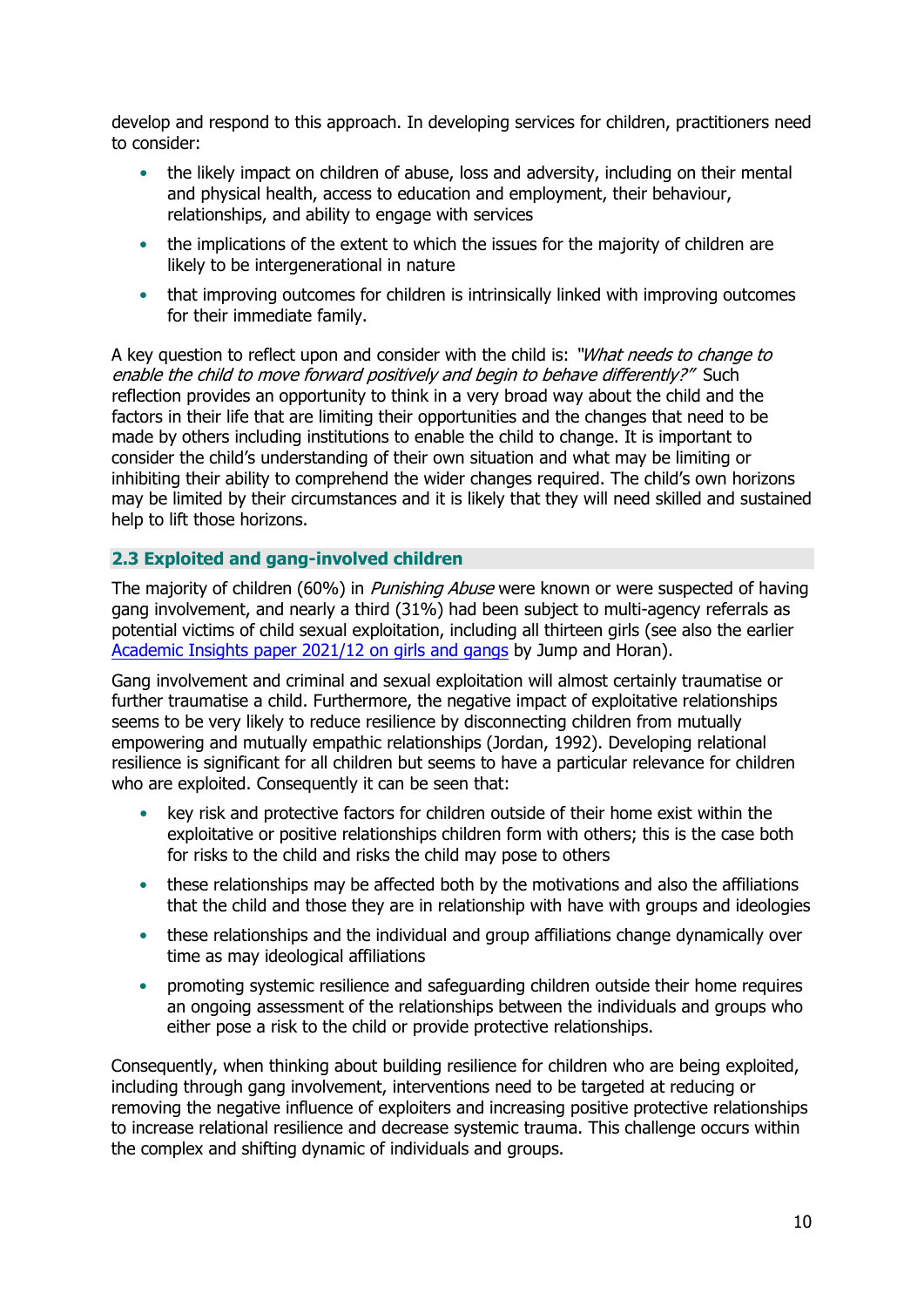## <span id="page-10-0"></span>**3. Conclusion**

Children's offending behaviours may be attributable to the likely changes in their neurological systems and cognitive processes caused by toxic stress from sources such as child abuse or loss of loved ones. Systemic Resilience provides a framework to mitigate the impact of abuse and loss for individual children, and provides a basis for action at a systemwide level to improve outcomes for every child.

Risk of harm and risk of offending, particularly serious offending, have to be understood within the overall context of a child's life. Risk assessment should not simply be based upon immediately identifiable risk factors but should be located within the history of the family and the experiences of the child, as well as within structural issues related to poverty, educational and social exclusion, and the availability and ability to access services.

For the majority of children who are known to YOTs, the issues that they face are likely to be intergenerational in nature. Practitioners always need to consider the likely impact on children of abuse, loss and adversity, including in terms of:

- mental and physical health
- access to education and employment
- behaviours
- relationships
- factors that may affect their ability to engage with services.

Systemic Resilience recognises that the development of resilience is dependent on strengthening the protective factors around the child including within their family, their community, and in the services that are available. Seeing resilience as a systemic response enables a clear link to be created between practice with individual children and both strategic responses and frameworks to prevent crime and offending and address structural factors such as poverty and social exclusion that can traumatise children and create vulnerability to involvement in crime.

Positive personal relationships with an adult other than a parent are a core aspect of recovery from trauma and developing resilience. Exploitative relationships can be seen to be a central feature both for children who have become involved in gangs through criminal exploitation and also children who are being sexually exploited. When thinking about building resilience for children who are being exploited, interventions need to be targeted at reducing or removing the negative influence of exploiters and increasing positive protective and empathic relationships.

The very complex needs of children and their families, evidenced in *Punishing Abuse*, strongly indicates that any effective response has to be delivered on an inter-agency basis through a highly resilient, skilled and well resourced multi-disciplinary team, such as a YOT.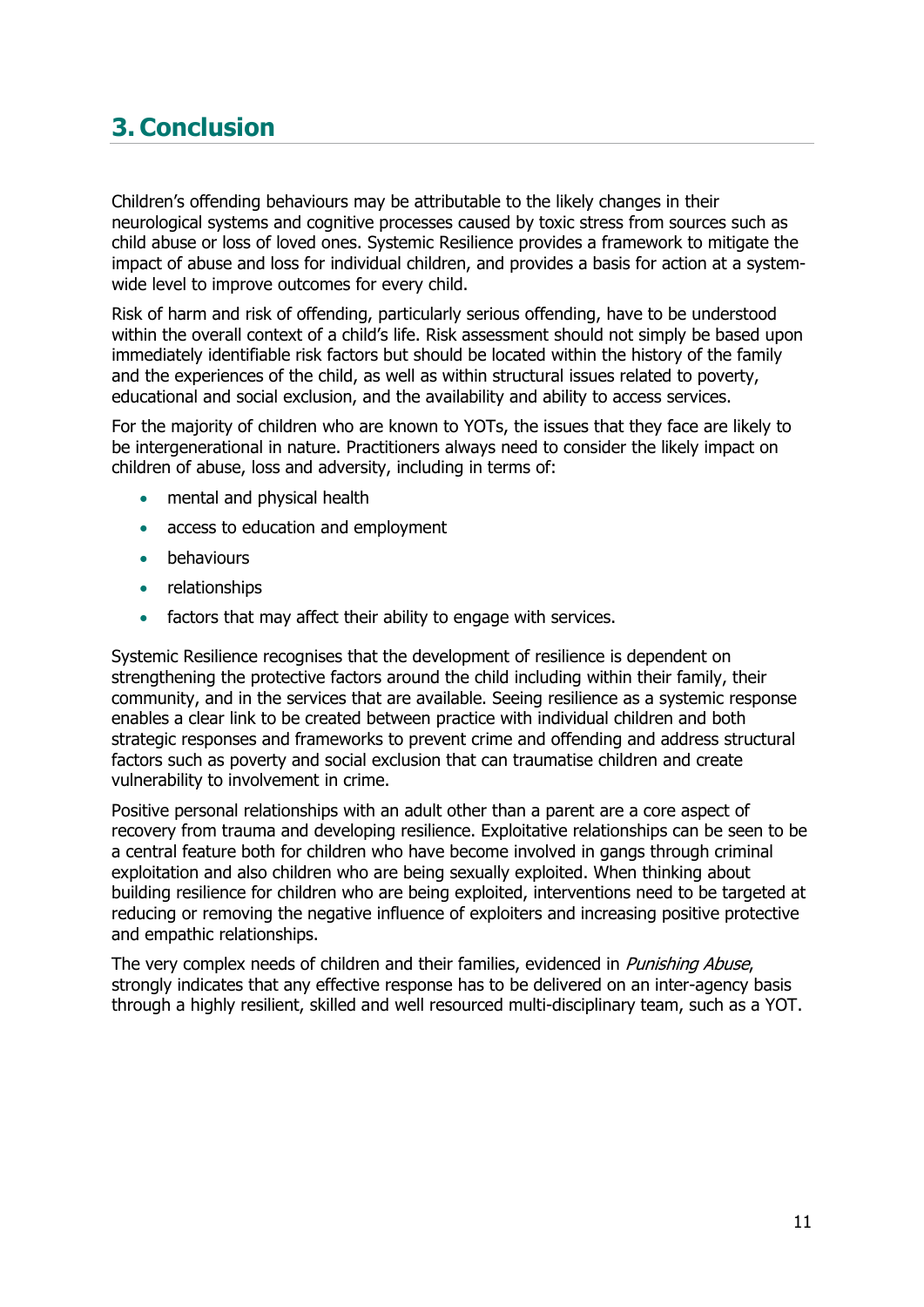### <span id="page-11-0"></span>**References**

Bunting, L., Montgomery, L., Mooney, S., MacDonald, M., Coulter, S., Hayes, D. and Davidson, G. (2019). 'Trauma Informed Child Welfare Systems – A Rapid Evidence Review', Int J Environ Res Public Health, 16(13): 2365.

Brown, R. and Ward, H. (2013). *Decision making within a child's timeframe: An overview of* current research evidence for family justice professionals concerning child development and the impact of maltreatment. The Childhood Wellbeing Research Centre.

Chard, A. (2021). Punishing Abuse. West Midlands Combined Authority and the West Midlands Police and Crime Commissioner. Available at: <https://www.wmca.org.uk/media/4678/punishing-abuse.pdf> (Accessed: 19 April 2022).

Goldsmith, R., Martin, C. and Smith, C. (2014). 'Systemic Trauma', Journal of Trauma & Dissociation, 15(2), pp. 117-132.

Gray, P., Smithson, H. and Jump, D. (2021). Serious youth violence and its relationship with adverse childhood experiences, HM Inspectorate of Probation Academic Insights 2021/13. Manchester: HM Inspectorate of Probation.

Jordan, J. V. (1992). *Relational Resilience*. Wellesley Centre for Women, Work in Progress No. 57.

Jump, D. and Horan, R. (2021). Getting out for Good: Preventing Gangs Through Participation, HM Inspectorate of Probation Academic Insights 2021/12. Manchester: HM Inspectorate of Probation.

Kinouni, G. (2021). Living While Black. Penguin Random House.

Masten, A. S. (2014a). 'Global perspectives on resilience in children and youth', Child Development, 85(1).

Masten, A.S. (2014b). Ordinary Magic, Resilience in Development. The Guildford Press.

McCartan, K.F. (2020). Trauma-informed practice, HM Inspectorate of Probation Academic Insights 2020/05. Manchester: HM Inspectorate of Probation.

Smithson, H. (2020). Contextual Safeguarding, HM Inspectorate of Probation Academic Insights 2020/07. Manchester: HM Inspectorate of Probation.

UNICEF (2022). <sup>A</sup> summary of the UN Convention on the Rights of the Child. Available at: [https://www.unicef.org.uk/rights-respecting-schools/wp](https://www.unicef.org.uk/rights-respecting-schools/wp-content/uploads/sites/4/2017/01/Summary-of-the-UNCRC.pdf)[content/uploads/sites/4/2017/01/Summary-of-the-UNCRC.pdf](https://www.unicef.org.uk/rights-respecting-schools/wp-content/uploads/sites/4/2017/01/Summary-of-the-UNCRC.pdf) (Accessed: 19 April 2022).

This paper includes material that originally appeared in *Punishing Abuse*, a research report completed for the West Midlands Combined Authority and the West Midlands Police and Crime Commissioner. The copyright to *Punishing Abuse* is held by the West Midlands Combined Authority, who have kindly agreed to its use in this report.

References in this report to ALTAR<sup>™</sup> are to a framework and methodology created by Dr Alex Chard, YCTCS Ltd. The copyright and all other rights to this framework and methodology are exclusively reserved to Dr Alex Chard, YCTCS Ltd. © Dr Alex Chard YCTCS Ltd 2016-2022 all rights reserved. The ALTARTM Framework may not be used without prior written permission from YCTCS Ltd. Dr Alex Chard asserts his moral rights to be identified as the author of this paper.